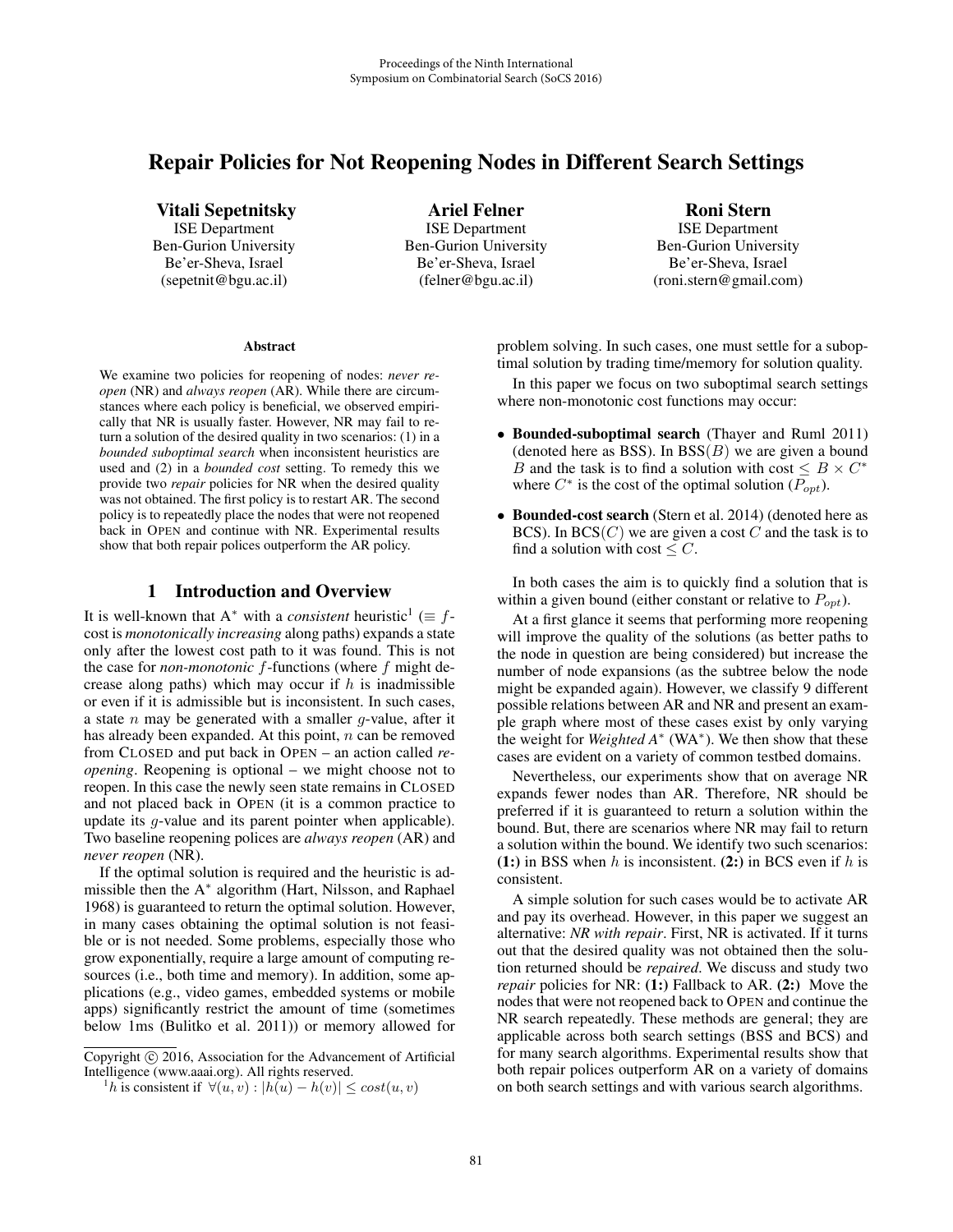|                |                      | Path returned |           |          | Nodes Expansions |                       |                      |       |    |           |  |  |
|----------------|----------------------|---------------|-----------|----------|------------------|-----------------------|----------------------|-------|----|-----------|--|--|
| W<br>Range     |                      | AR            | NR        | Р        | Subrange         | Trend                 |                      | $X_i$ | AR | <b>NR</b> |  |  |
|                | $1 \leq W < 3.75$    | $P_{opt}$     | $P_{opt}$ | $P=$     | 1a               | $P^=N^-$              | $1 \leq W < 3$       | both  | 11 | 11        |  |  |
|                |                      |               |           |          | 1b               | $P = N^{NR}$          | $3 \leq W < 3.75$    | both  | 13 | 11        |  |  |
|                | $3.75 \leq W < 4.25$ | $P_2$         | $P_{opt}$ | $P^{NR}$ | 2a               | $PNR$ <sub>N</sub> NR | $3.75 \leq W \leq 4$ | both  | 12 | 11        |  |  |
|                |                      |               |           |          | 2 <sub>b</sub>   | $P^{NR}N^{AR}$        | $4 \leq W < 4.25$    | NR    | 8  | 11        |  |  |
|                | $4.25 \leq W < 5$    | $P_2$         | $P_3$     | DAR      | 3a               | $P^{AR}N^{AR}$        | $4.25 \leq W < 4.5$  | NR.   | 8  | 10        |  |  |
|                |                      |               |           |          | 3 <sub>b</sub>   | $P^{AR}N^{NR}$        | $4.5 \leq W < 5$     | None  | 8  | 6         |  |  |
| $\overline{4}$ | $5 \leq W$           | $P_3$         | $P_3$     | $p=$     | $\overline{4}$   | $\overline{P} = N =$  | $5 \leq W$           | None  |    |           |  |  |

Table 1: The path and expansions for different values of W



Figure 1: An Example Graph that shows the trends

#### 2 A Case Study: Weighted A<sup>∗</sup> for BSS

In this section we perform a case study of NR and AR in the BSS setting when using *Weighted A*<sup>∗</sup> (WA∗) (Pohl 1970). WA<sup> $*$ </sup> is perhaps the most famous and simple  $BSS(B)$  algorithm. WA<sup>\*</sup> prioritizes nodes in OPEN according to  $f(n) =$  $g(n)$  + W  $\cdot$   $h(n)$ , where  $g(n)$  is the cost of the lowest known path from the start state to  $n, h(n)$  is an admissible heuristic of reaching the goal from n and  $W \geq 1$  is a parameter which may cause the f-function to be non-monotonic.

The notion of reopening (within the context of  $WA^*$ ) has been first introduced by (Pohl 1970) which proved that setting  $W = B$  will satisfy the constraints of BSS(B) if AR is used. Likhachev et al. (2004) proved that WA<sup>∗</sup> with NR (where  $W = B$ ), is also guaranteed to find a solution within the desired bound for  $BSS(B)$ , given that h is consistent. A major question to ask in this context is as follows:

*What is the tradeoff between NR and AR in terms of number of nodes expanded and in the quality of the solution returned?*

#### 2.1 A graph with different trends

Different possible relations between AR and NR can occur regarding the path returned and the number of expanded nodes. In Figure 1 we show an example graph which demonstrates this by only modifying the weight W but without changing the structure of the graph.<sup>2</sup>

Let  $P(AR)$  and  $P(NR)$  denote the length of the path returned by the AR and NR policies, respectively. Let  $P^{AR}$ ,  $P^=$ ,  $P^{NR}$  denote a win for AR ( $P(AR) < P(NR)$ ), a tie  $(P(AR) = P(NR))$  and a win for NR  $(P(NR) <$  $P(AR)$ , respectively. Similarly, let  $N(AR)$  and  $N(NR)$ denote the number of nodes expanded by the AR and NR policies, respectively. Finally, let  $N^{AR}$ ,  $N^{=}$ ,  $N^{NR}$  denote a win for AR  $(N(AR) < N(NR))$ , a tie  $(N(AR)) =$  $N(NR)$ ) and a win for NR  $(N(NR) < N(AR))$ , respectively. There are  $3 \times 3 = 9$  combinations and we use a four character notation  $P^*N^*$  to denote these cases. For example,  $P^{AR}N^{NR}$  denotes the case where in the path aspect  $(P)$ , AR is the winner, while in the nodes-expanded aspect  $(N)$ , NR is the winner.

In the graph given in Figure 1(Left) the task is to go from node  $S$  to node  $G$  (the number in each node is its heuristic value). For now, assume that states  $E, X_1, X_2,$  $X_3$ ,  $X_4$  and their connecting edges (all colored in gray) do not exist in the graph. The graph has four paths from  $S$  to  $G: P_1 = \{S, A, C, G\}$  of cost 24,  $P_2 = \{S, B, C, G\}$  of cost 22,  $P_3 = \{S, A, G\}$  of cost 24 and the optimal path,  $P_{opt} = \{S, A, D, G\}$ , of cost 11. The exact step by step executions of AR and NR for different values of W are omitted (they are provided in a technical report (Sepetnitsky, Felner, and Stern 2014)) but we summarize them now.

Node C is first generated by path  $P_1$  but C is seen again when  $B$  is chosen for expansion. For different ranges of  $W$ different paths are returned as shown in the left part of the table in Table 1. For very large values (*Range 4*), reopening of  $C$  will never happen as  $B$  will never be chosen for expansion, hence both policies tie. For very small values (*Range 1*), reopening will make no difference as  $P_{opt}$  will be returned anyway – again a tie. *Range 3* is the intuitive case where AR is expected to result in a better path that NR. With AR, C is reopened and  $P_2$  is returned, while with NR,  $C$  is not reopened and  $P_3$  is returned. A somewhat counterintuitive case is *Range 2*, where AR finds a better path  $(P_2)$ and halts, but NR continues to search and eventually finds  $P_{opt}.$ 

Adding the grayed states and edges to the graph enriches the ranges of  $W$  to also have different tendencies in node expansions. These additions split the four ranges into sub-

<sup>&</sup>lt;sup>2</sup>A number of authors discussed the influence of AR and of NR on the path returned and on the number of expanded nodes (Thayer and Ruml 2010; Malima and Sabanovic 2007; Valenzano, Sturtevant, and Schaeffer 2014). For example, (Hansen

and Zhou 2007) discuss some reasons for why AR may require fewer node expansions than NR in some cases, but did not discuss the case where AR finds worse solutions than NR as we now show.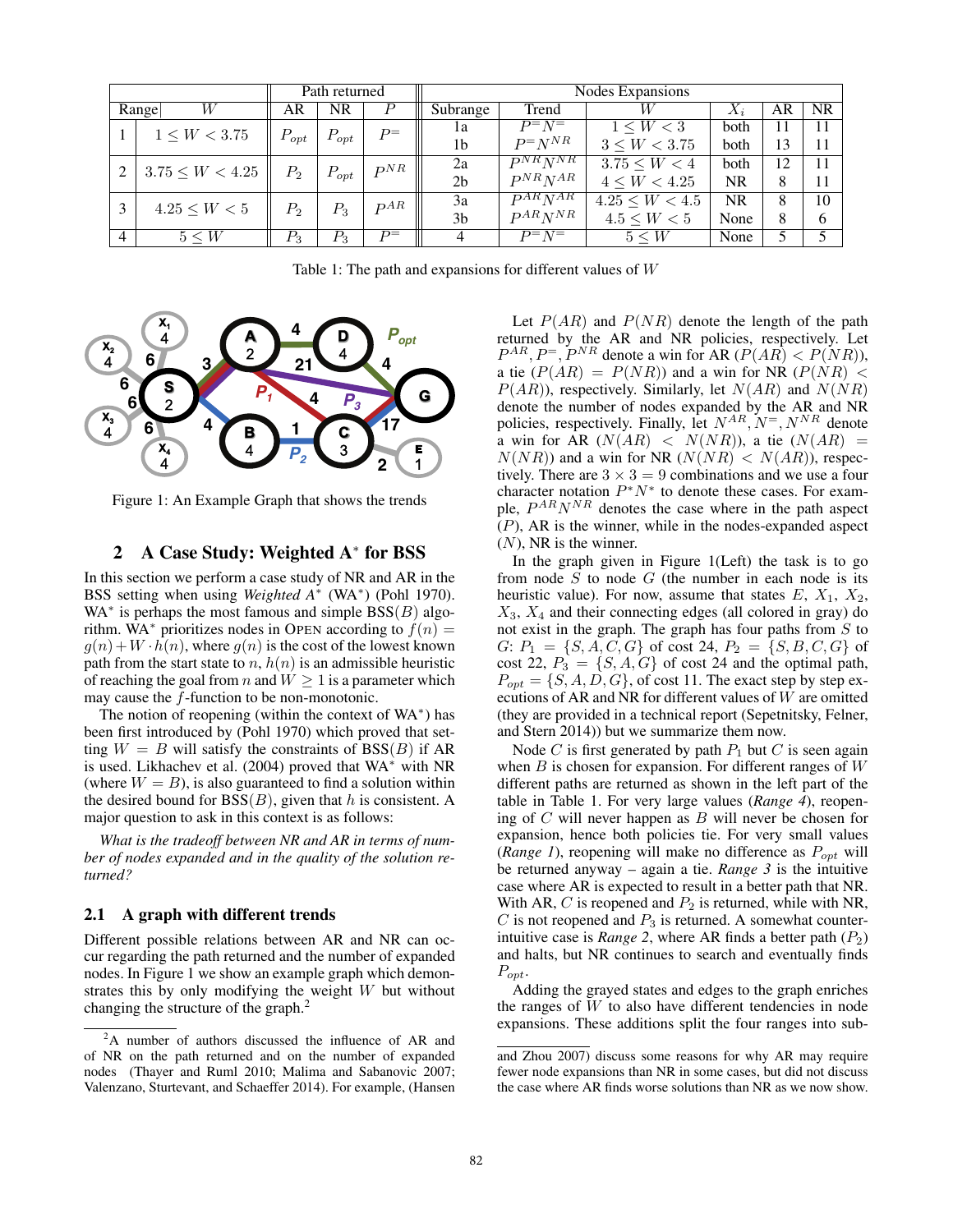ranges (based on which algorithm expands the  $X_i$  nodes) depicted in the right part of the table in Table 1. Thus, in this example graph we have 6 out of the 9 possible cases of P∗N<sup>∗</sup> (see the *Trend* column) by only changing the values of  $W$ .

#### 2.2 Experimental results

We experimented with AR and NR on a number of domains. For each domain we generated 100 random instances and used a range of values for W. We experimented with WA<sup>∗</sup> and with *Explicit Estimation Search* (EES) (Thayer and Ruml 2011). EES is a special case of *focal search*. EES uses a FOCAL list of nodes which includes all nodes  $n \in \text{OPEN with } f(n) \leq B \times f_{min}$ , where  $f_{min}$  is the minimal f-value in OPEN. EES also uses two other inadmissible estimates  $\hat{h}$  and  $\hat{d}$  which are learned throughout the search execution. EES has specific rules based on  $\hat{h}$  and  $\hat{d}$  as to which node from FOCAL to expand next. EES was shown to perform very well on many domains for the BSS setting (Thayer and Ruml 2011).

Figure 2 shows results on the 15-puzzle (Manhattan distance heuristic), on the map den400d from (Sturtevant  $2012$ <sup>3</sup> and on a dock robot planning domain (Nau, Ghallab, and Traverso 2004) (with distances at most 2 and at most 30% of boxes out of places) for WA<sup>∗</sup> (top) and EES (bottom). The figure shows the percentage of instances, partitioned into five disjoint groups according to the cost of the found path. The bottom three slices (below the black line) highlight the "anomalies" which contain the *counter intuitive* cases – when NR finds a *strictly* better path than AR  $(P<sup>NR</sup>)$  and when AR expands *strictly* less nodes than NR  $(N^{AR})$ . The two bottom slices (below the dotted line) are the  $(N^{AR})$  cases where AR expands fewer nodes.

#### 2.3 Which policy to choose?

The above discussion revealed that there are particular instances where each of the policies is better in one or in two of the measurements. However, when focusing only on the number of nodes expanded, Figure 2 shows strong tendency that in nearly 90% of the cases, the number of nodes expanded by NR is *less than or equal to* the number of nodes that AR expands (both guarantee a solution within the bound). In fact, even for the case of  $W = 2$  for the 15puzzle (the best situation for AR across all our experiments) in nearly 70% of the cases NR won in the nodes expanded count.

In problems like BSS and BCS, which are the focus of this paper, solutions are acceptable as long as they are guaranteed to be within the bound (their exact length is of less importance). Based our results, if NR is guaranteed to return a solution within the bound then it should be the policy of choice as it is usually faster than AR and is easier to implement. The key question is what are the circumstances where NR will fail to return a solution within the bound.

## 3 When NR Fails

There are two possible settings (BSS with an inconsistent heuristic and BCS in general) where NR may fail to return a solution within the desired quality while AR is guaranteed to do so. We deal with each of these in turn.

#### 3.1 BSS $(B)$  with inconsistent h

The proof by Likhachev et al. (2004), that WA∗ with NR will also meet the desired bound, explicitly assumes that  $h$ is consistent. (See their sections A.2 and A.3.2) But, it does not hold for inconsistent h.

The example in Figure 3 shows that WA<sup>∗</sup> fails to return a solution within the bound when h is inconsistent.<sup>4</sup> The optimal path (denoted  $P_{opt}$ ) from S to G costs 4. Numbers inside the nodes are their admissible  $h$ -values.  $h$  is inconsistent because  $h(A) - h(B) = 2 > \cos(t(A, B)) = 1$ . Assume that the desired suboptimality bound is set to 1.1 and that we activate  $WA^*$  with  $W = 1.1$  and with NR. First, S is expanded and three nodes are generated: A with  $f(A) = 4.3$ , B (via  $P_1$ ) with  $f(B) = 3.7$  and G (via  $P_2$ ) with  $f(G)=4.6$ . B is now expanded and G is generated again with  $f(G)=4.6$  (no need to update the parent pointer). Next, A is expanded ( $f(A)=4.3$ ) and B is generated again, now with  $f(B)=3.1$ . Since NR is applied B is not reopened (we do, however, update the parent pointer of B to A). Finally, G is expanded and path  $P_2$  is returned with cost 4.6. But, since  $W = 1.1$  the desired solution quality is at most 4.4. By contrast, when applying AR, B is reopened with  $f(B)=3.1$ . B will now be expanded and G will be generated via  $P_{opt}$  with  $f(G)=4$ . Finally, G is expanded and  $P_{opt}$  is returned.

Providing a similar example in which EES with an inconsistent heuristic and NR also fails to return a bounded solution is more involved, as it required defining all the auxiliary heuristics used by EES. Nevertheless, experimental evidence that this occurs for EES too is provided later in the paper.

#### 3.2 BCS

Potential Search (PTS) (Stern et al. 2014) is an algorithm specifically designed for BCS. PTS is a best-first search algorithm which chooses to expand the node,  $n$ , from OPEN with the largest "potential",  $u(n)$  which is defined as  $u(n) =$  $\frac{C-g(n)}{h(n)}$ . They showed that nodes with larger potential are expected to lead to a goal with a solution cost within the bound. In addition, for an admissible  $h$ , the algorithm prunes any node *n* for which  $f(n) = g(n) + h(n) > C$ .  $u(\cdot)$  is not necessarily monotonic  $(u(\cdot))$  may either increase or decrease when moving from a parent to a child). While Stern

<sup>&</sup>lt;sup>3</sup>Similar results (not shown) were obtained on other maps namely on brc202d and ost003d

<sup>&</sup>lt;sup>4</sup>The example was inspired by the example graphs given by (Valenzano, Sturtevant, and Schaeffer 2014). In addition, for the case of inconsistent heuristic (Valenzano, Sturtevant, and Schaeffer 2014) showed that when a best-first search is employed, the solution returned by NR cannot be larger than the solution returned by AR by more than the inconsistency along the optimal path defined as  $\sum_{j=1}^{k-1} INC_h(n_j, n_{j+1})$ . That analysis does not refer to the bound  $\tilde{B}$ ; NR with an inconsistent h may return a solution larger than B.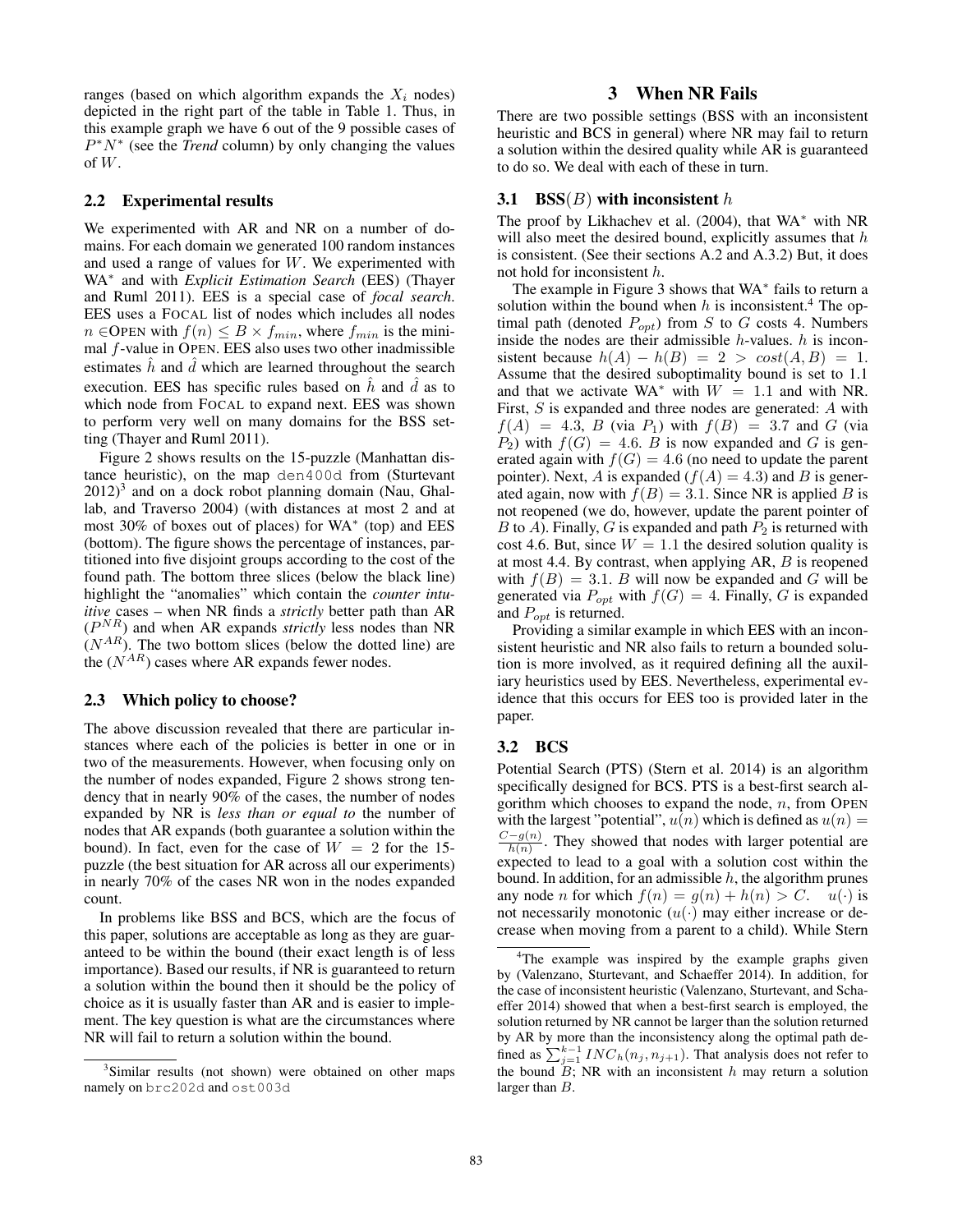

Figure 2: Percentage of instances per class (y-axis) as a function of different values of the bound B (x-axis) for WA<sup>∗</sup> and EES



Figure 3: Examples of NR failures on WA<sup>∗</sup> and PTS

et al. (2014) do not specifically state this, the pseudo code of PTS provided in that paper (page 6, Lines 6-7) clearly reopens nodes. Furthermore, Stern et al. do not specifically prove that PTS will find a desired solution if such exists. But, this is a straightforward derivation of their pseudo code as follows. PTS is a best-first search. In a finite state-space, at some point it will generate the entire graph (and via all paths if AR is activated). In particular,  $P_{opt}$  will be found at some point.

However, PTS with NR may fail to return a solution within the bound C. For example, consider Figure 3 again. In order to show that the phenomenon also occurs with a consistent h we alter  $h(A)$  to be 2 (was  $h(A)=3$ ). Assume that we set  $C = 4.5$ . After expanding S, G is revealed via  $P_2$  with  $f(G)=4.6$ . But since  $f(G) > C$ , G is discarded. In addition,  $A$  (via  $P_{opt}$ ) and  $B$  (via  $P_1$ ) are generated with  $u(A)=1.75$  and  $u(B)=1.9$ . B is now expanded and, again, G (with  $f(G) = 4.6$ ) is generated and discarded. Next, A is expanded  $(u(A) = 1.75)$  and B is generated again, now with  $u(B)=2.5$  (larger than the previous value of  $u(B)=1.75$ ). Since NR is applied, B is not reopened. Finally, OPEN is empty and the algorithm returns no solution  $\leq C = 4.5$ . By contrast, PTS with AR will reopen B with  $u(B)=2.5$ . B is now expanded and G via  $P_{opt}$  is revealed with a path of cost 4 which is within the required bound  $C = 4.5$ .

*Bounded-cost Explicit Estimation Search* (BEES) (Thayer

et al. 2012) modifies EES to the BCS setting by modifying FOCAL to be all nodes n in OPEN with  $f(n) \leq C$ . BEES too suffers from the problem that with NR it may fail to return a solution within the bound (example is omitted, results below support this).

An immediate solution for both these settings will be to use the AR policy. However, as discussed above AR will expand more nodes on most of the cases. In the next sections we provide an alternative that enjoys the complementary benefits of both AR (solution quality guarantee) and of NR (fewer nodes expansions on average). It is called *NR with repair*.

#### 4 NR with Repair

While NR is not guaranteed to always return a solution within the bound for the settings above, it might succeed in doing this for many particular problem instances. Whether the solution is within the bound is checked differently for the two settings:

**BCS:** a solution P is within the bound if  $P \leq C$ .

**BSS:** a solution P is within the bound if  $P \leq B \times L$  where  $L$  is a lower bound on  $P_{opt}$ . In many cases  $L$  is obtained by setting  $L = f_{min}$ , where  $f_{min}$  is the minimal f-value in OPEN (we use an extended version of this bound as elaborated below).

For instances where NR was lucky to return a solution within the bound it will, on most cases, be faster than AR. Based on this, the main idea of *NR with repair* (NRR) is to run NR until a solution is returned. Now, if the solution is within the bound, the algorithm halts. Otherwise, we need to "repair" the solution and decrease it to fit the bound. We provide two such repair strategies next. Importantly, both repair strategies are general and may work on both BSS and BCS. They can also be activated on top of different search algorithms that are designed for BSS or BCS.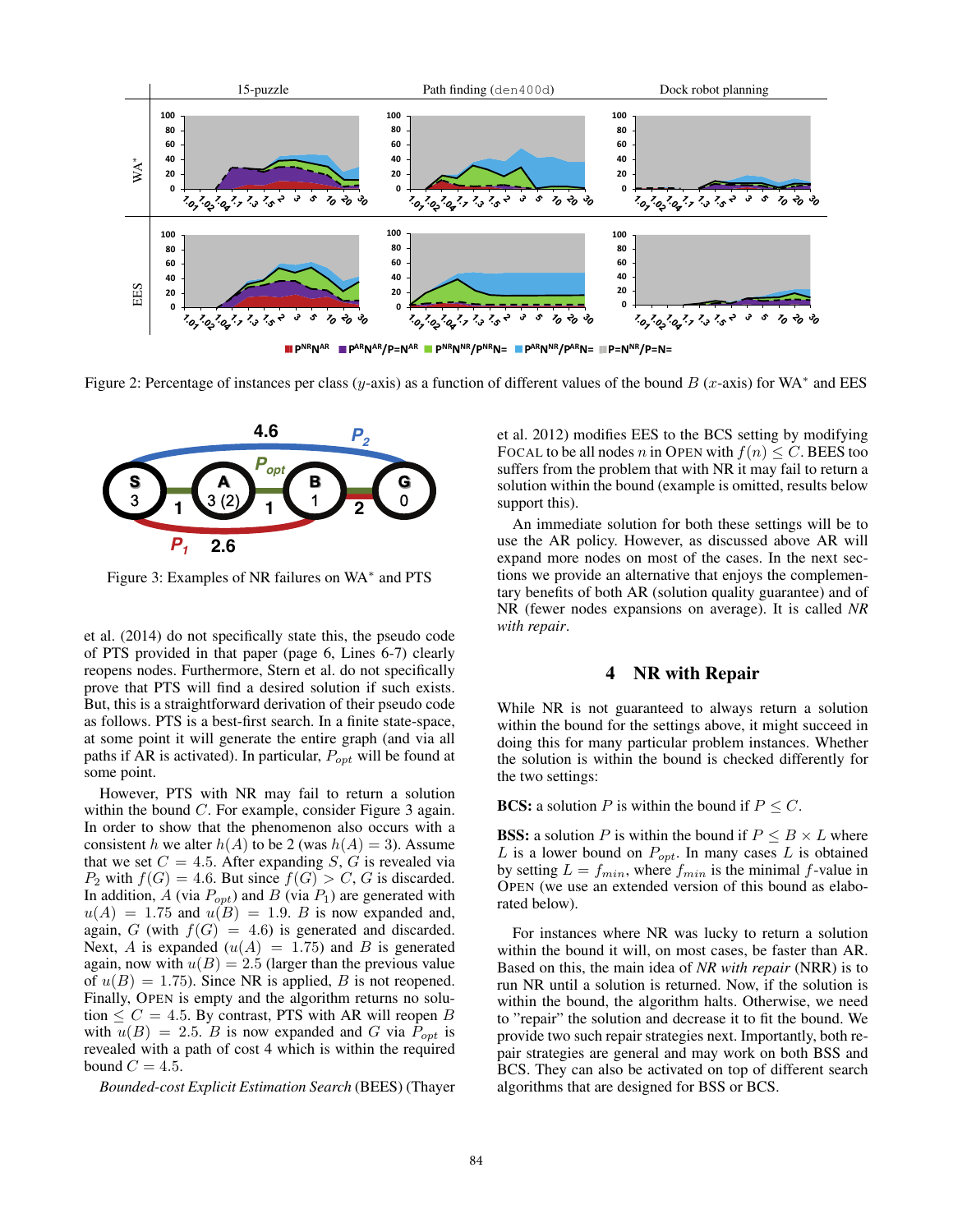Algorithm 1: NRR2 main procedure

```
1 NR-Repair(start state S)
2 OPEN \leftarrow \{S\}; CLOSED \leftarrow \emptyset; ICL \leftarrow \emptyset<br>3 while Open \neq \emptyset do
3 while OPEN \neq \emptyset do<br>4 | ICL \leftarrow Solve-w
4 ICL \leftarrow Solve-with-NR(OPEN, CLOSED)<br>
if Provable goal found then
                      if Provable goal found then
6 Halt and return goal
7 | else
\begin{array}{c|c|c} \mathbf{s} & \mathbf{0} & \mathbf{0} & \mathbf{0} & \mathbf{0} \\ \mathbf{0} & \mathbf{0} & \mathbf{0} & \mathbf{0} & \mathbf{0} \\ \mathbf{0} & \mathbf{0} & \mathbf{0} & \mathbf{0} & \mathbf{0} \end{array}\begin{array}{c|c} \mathbf{9} & \mathbf{10} \\ \mathbf{10} & \mathbf{10} \end{array} CLOSED \leftarrow CLOSED \ ICL
                      end
11 end
12 Halt
13 end
```
#### 4.1 NRR1: NR then AR

A simple repair mechanism is to first run NR. If it fails to return a solution within the desired bound we resort to *restarting* AR from scratch. We label it by NRR1. *Restarting* is often used in anytime algorithms for different purposes (Richter, Thayer, and Ruml 2010; Thayer and Ruml 2010). Let  $p$  be the percentage of cases where NR failed and let  $T_{nr}$  and  $T_{ar}$  denote the average running time of NR and AR, respectively. The average running time of NRR1 will be

$$
T_{NRR1} = T_{nr} + p \times T_{ar}
$$

NRR1 will thus be faster than AR if  $p \leq 1 - \frac{T_{nr}}{T_{ar}}$ .

#### 4.2 NRR2: Incremental Repair

A more complex repair strategy is called *incremental repair* (denoted NRR2) given in Algorithm 1. In the main loop we first try to solve the problem with NR (with any relevant search algorithm that uses OPEN and CLOSED). During the execution of NR (Line 4) we keep all nodes which were considered for re-expansion (but not re-expanded due to the NR policy) in an *inconsistency list* (ICL). This list is returned to the main loop when NR terminates (Line 4). If the solution found cannot be proven to be within the bound (Line 5) we add all the nodes from ICL into the existing OPEN and delete them from CLOSED (Lines 8-9). Then, another iteration of NR is executed. This is repeatedly done until we find a solution within the desired bound. The main advantage of NRR2 is that it reuses previous information of the ICL and thus may refrain for restarting the search from scratch as NRR1.

The general idea of maintaining ICL and adding it to OPEN at a later stage was used before in the context of anytime search algorithms. It was first proposed by Likhachev et al. (2004) as part of their Anytime Repairing A<sup>∗</sup> (ARA∗) algorithm, where a series of WA<sup>∗</sup> executions are performed with NR. After every iteration, the  $W$  parameter is decreased and the ICL is added to OPEN. Thayer and Ruml (2010) studies using this idea as one of three frameworks that allow to convert BSS algorithms into anytime search algorithms.

#### 4.2.1 Correctness of NRR2

The correctness of NRR2 is a direct consequence of proving that the found solution is within the desired bound (Line 5). Proving this is algorithm dependent. As described above this

is trivial for BCS. We now elaborate on proving this for BSS. Setting  $L = f_{min}$  (as usually done for AR) is not enough when using NR and we use the following lower bound:

Let  $LB = \min_{n \in \{O\} \in I} (g(n)+h(n))$ . LB is similar to  $f_{min}$  but is defined on the union of OPEN and ICL.

**Lemma 1** *For any admissible*  $h(n)$ *, at all times, LB is a lower bound on*  $P_{opt}$ *.* 

As a result, a solution P is within the bound if  $P \leq B \times$  $LB$  and this is used in Line 5 of Algorithm 1 for  $BSS(B)$ . To prove Lemma 1 we need to first prove the following:

**Lemma 2** *There always exists a node*  $z \in \{$  OPEN  $\cup$  *ICL* $\}$ *such that*  $g(z) = g^*(z)$  *and z is on*  $P_{opt}$ .

**Proof:** By induction. It is true initially when  $z$  is the start state. We now prove that this property is kept when a node  $n$ is expanded. Let  $z$  be the node that holds the property before the expansion. If  $n \neq z$ , z still keeps the property after the expansion. If  $n = z$  then one of its children  $z'$  must be on the optimal path with  $g(z') = g^*(z')$ . z' is either added to OPEN or, if  $z' \in$  CLOSED, it is added to ICL. $\Box$ 

To complete the proof of Lemma 1 we note that  $LB \leq$  $f(z)$  by definition.

#### 4.2.2 Completeness of NRR2

Lemma 3 *In a finite domain, if we continue NRR2 long enough (without halting) we will find*  $P_{opt}$ *.* 

**Proof:** This is a direct consequence of Lemma 2.  $\Box$ 

Completeness follows because  $P_{opt}$  is surely within the bound for BSS(B) for any  $B \ge 1$ . For BCS we can halt the algorithm at once. If  $P_{opt} \leq C$  a valid solution was found. Otherwise, no solution can be found better than  $P_{\text{out}}$ .

#### 5 Experimental Results

WA<sup>\*</sup> and PTS are simpler and easier to implement than EES and BEES. Nevertheless, Thayer et al. (2011; 2012) reported that in many cases EES and BEES outperform WA<sup>∗</sup> and PTS, especially in domains with many different edge costs. Which algorithm to use is up to the user and beyond the scope of this paper. We intend to show that our repair strategies outperform AR across both settings and for all four algorithms across a number of domains.

We chose to experiment on the same variety of domains that were reported above. We only excluded the dockyard robot domain because we could not easily generate an inconsistent heuristic for this domain. The domains we chose allowed us to execute the different algorithms on all different settings on 100 instances.<sup>5</sup>

#### **5.1** Repair methods for  $BSS(B)$

Our first experiment is with WA<sup>∗</sup> on the brc202d, ost003d and den400d maps (depicted in the leftmost column of Table 2) from the *movingai* repository (Sturtevant 2012). 100 instances were randomized and solved for each value of W. h was the *deferential heuristic* (Sturtevant et al.

<sup>&</sup>lt;sup>5</sup>We refer the reader to the paper by (Ruml 2010) that discusses what sizes of domains should be used. We followed his wisdom.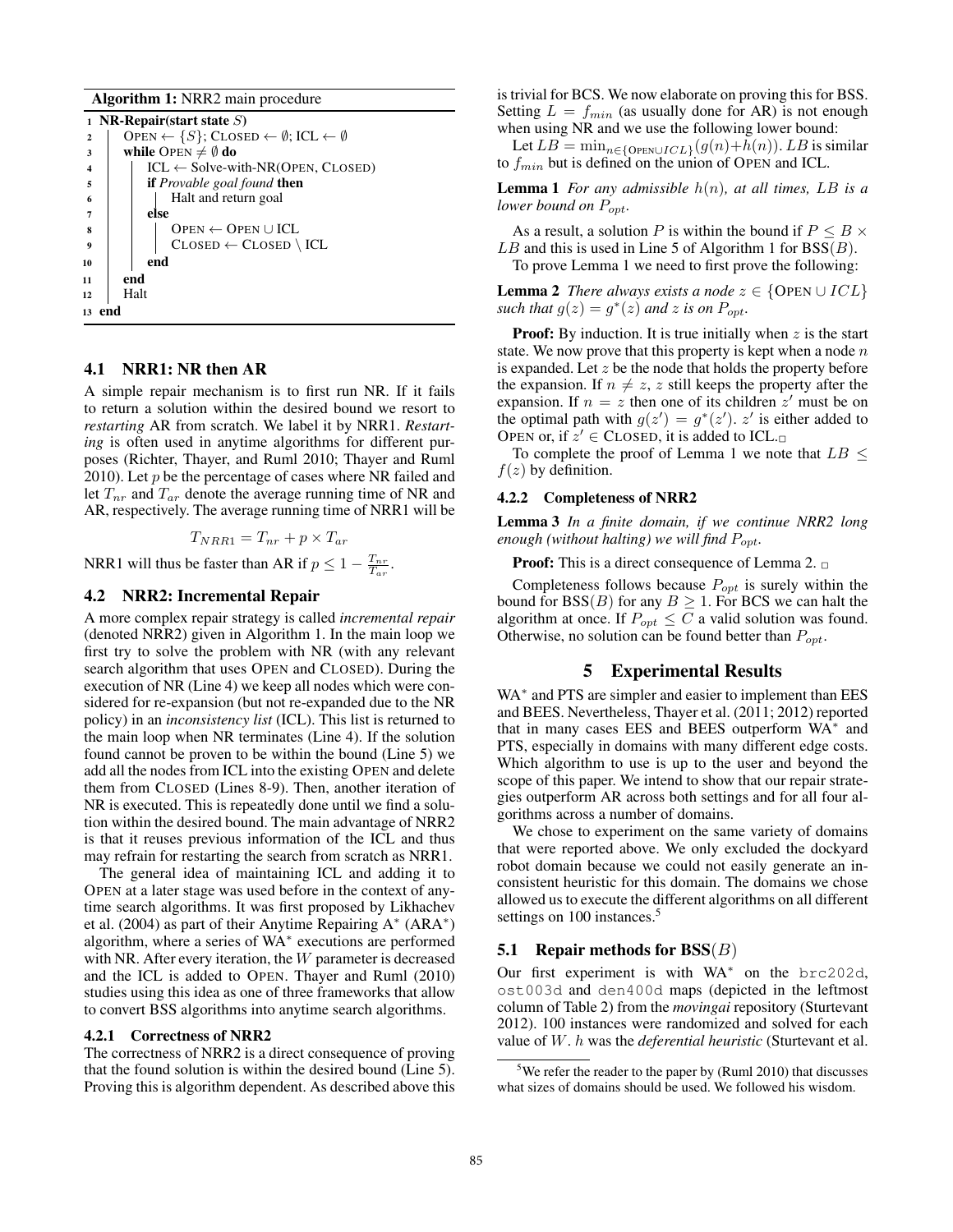|                                                                         |                  |         |         | $WA^*$         |          |          | <b>EES</b>     |         |                           |         |          |          |              |
|-------------------------------------------------------------------------|------------------|---------|---------|----------------|----------|----------|----------------|---------|---------------------------|---------|----------|----------|--------------|
|                                                                         | $\overline{W}$   | 1.01    | 1.04    | 1.10           | 1.30     | 1.50     | 2.0            | 1.01    | 1.04                      | 1.10    | 1.30     | 1.50     | 2.0          |
| $brc202d$ (IRE = 39.88)                                                 |                  |         |         |                |          |          |                |         |                           |         |          |          |              |
|                                                                         | NR               | 7,272   | 6,707   | 5,920          | 4,653    | 4,068    | 3,398          | 11,894  | 12,155                    | 12,333  | 12,198   | 12,294   | 11,556       |
|                                                                         | FRt              | 68      | 43      | 17             | 4        | 0        | $\Omega$       | 70      | 64                        | 58      | 23       | 4        | $\Omega$     |
|                                                                         | FRe              | 68      | 47      | 23             | 4        | $\Omega$ | $\Omega$       | 91      | 94                        | 91      | 77       | 61       | 21           |
|                                                                         | AR               | 8.154   | 7,582   | 7,238          | 7.460    | 6.920    | 6.619          | 25.471  | 27.749                    | 26.898  | 29.663   | 34.216   | 44,204       |
|                                                                         | NRR1             | 14.940  | 13.213  | 10.405         | 6.606    | 4.068    | 3,398          | 37.206  | 39.733                    | 38.973  | 40.035   | 40,379   | 29,376       |
|                                                                         | NRR <sub>2</sub> | 7,410   | 6,792   | 5,965          | 4,664    | 4,068    | 3,398          | 12,384  | 12,729                    | 13,046  | 14,304   | 15,300   | 13,703       |
| ost003d (IRE = $21.52$ )                                                |                  |         |         |                |          |          |                |         |                           |         |          |          |              |
|                                                                         | NR               | 1,393   | 1,284   | 1,151          | 907      | 782      | 656            | 1,505   | 1,641                     | 1,754   | 1,972    | 2,076    | 2,231        |
|                                                                         | FRt              | 27      | 9       | 4              |          | 0        | $\overline{0}$ | 19      | 9                         | 4       | 0        | $\Omega$ | 0            |
|                                                                         | FRe              | 29      | 19      | 11             | 8        | 13       | 5              | 35      | 50                        | 50      | 35       | 28       | 18           |
|                                                                         | AR               | 1,728   | 1,704   | 1,642          | 1,629    | 1,450    | 1,136          | 2,234   | 3,307                     | 5,238   | 9,385    | 10,050   | 10,205       |
|                                                                         | NRR1             | 2,840   | 2,733   | 2,538          | 1,987    | 1,420    | 786            | 3,630   | 4,766                     | 6,802   | 10,781   | 10,992   | 9,730        |
|                                                                         | NRR <sub>2</sub> | 1,411   | 1,298   | 1,166          | 917      | 789      | 658            | 1,722   | 2,241                     | 2,718   | 2,946    | 2,673    | 2,797        |
| den400d (IRE = $2.71$ )                                                 |                  |         |         |                |          |          |                |         |                           |         |          |          |              |
|                                                                         | NR               | 1,018   | 959     | 838            | 716      | 677      | 648            | 983     | 957                       | 1,013   | 1,013    | 1,133    | 1,378        |
|                                                                         | FRt              | 5       | 4       | $\overline{2}$ | 0        | 0        | $\mathbf{0}$   | 5       | $\overline{\overline{3}}$ | 0       | 0        | 0        | 0            |
|                                                                         | FRe              | 7       | 7       | $\overline{7}$ | 3        | $\Omega$ | $\Omega$       | 9       | 16                        | 13      | 7        |          | $\Omega$     |
|                                                                         | AR               | 1,063   | 1,012   | 977            | 875      | 761      | 747            | 1,341   | 1,490                     | 1,665   | 1,576    | 1,701    | 2,508        |
|                                                                         | NRR1             | 1,427   | 1,376   | 1,245          | 840      | 677      | 648            | 1,812   | 1.945                     | 1,948   | 1,786    | 1,422    | 1,378        |
|                                                                         | NRR <sub>2</sub> | 1,033   | 974     | 846            | 717      | 677      | 648            | 1,087   | 1,261                     | 1,246   | 1,032    | 1,133    | 1,378        |
| 15-puzzle with 5-5-5 PDB heuristic (IRE $= 1.1$ )                       |                  |         |         |                |          |          |                |         |                           |         |          |          |              |
|                                                                         | NR               | 228,638 | 228,638 | 112,395        | 12,185   | 2,494    | 608            | 315,509 | 245,480                   | 231,342 | 231,168  | 117,425  | 34,488       |
| $\overline{\mathbf{2}}$<br>1<br>$\overline{\mathbf{4}}$<br>$\mathbf{3}$ | FRr              |         |         | $^{0}$         | 0        | 0        | $\overline{0}$ | 3       | $^{(1)}$                  | 0       | 0        | 0        | $\mathbf{0}$ |
| 5 <sup>1</sup><br>6<br>$\overline{7}$<br>8                              | FRe              | 4       | 3       |                | $\theta$ | $\Omega$ | $\theta$       | 5       | $\overline{c}$            |         | $\Omega$ | $\Omega$ | $\Omega$     |
| $9$ 10 11 12                                                            | AR               | 228,955 | 228,955 | 119.125        | 12,944   | 2,558    | 631            | 320,467 | 248,794                   | 237,875 | 233,837  | 118,302  | 36.076       |
| 13 15 14                                                                | NRR1             | 334,388 | 334.388 | 141,815        | 12.185   | 2.494    | 608            | 449.641 | 466,485                   | 233,780 | 231.168  | 117,425  | 34,488       |
|                                                                         | NRR <sub>2</sub> | 228,672 | 228,672 | 118,152        | 12,185   | 2,494    | 608            | 318,264 | 301,847                   | 231,519 | 231,168  | 117,425  | 34,488       |

Table 2: Experimental results on BSS for WA<sup>∗</sup> (Left) and EES (Right)

2009; Felner et al. 2011) over 10 pivots. To achieve inconsistency we used the *randomized pivot mechanism* described in (Felner et al. 2011). While there were 10 pivots, in each node we randomized one pivot and used its heuristic only. This causes an inconsistent heuristic and it was shown to significantly outperform a single fixed pivot. In addition, we implemented BPMX(1) as described by (Felner et al. 2011).

Table 2(Left) shows the average number of nodes expanded for the different policies. Columns represent different values of  $W$ . As can be seen, NR (Line 1) is always faster than AR (Line 4). The *FRt* row reports the *true failing rate* of NR, i.e., the % of instances where NR failed to return a solution within the desired bound. The *FRe* row represents the *estimated failing rate* of NRR2 which is the % of instances where the algorithm *believes* that the found solution P is not within the bound. *FRe* can be larger than *FRt* because *FRe* may have *false negatives* (as it is based on a lower bound, LB, of the optimal solution), i.e., when  $LB \times B \leq P \leq B \times P_{opt}$ . Both *FRt and FRe* can be quite large (up to 68) as can be seen in the table. The last three lines report results on the policies that are guaranteed to never fail (AR, NRR1 and NRR2); bold fonts are given when the repair method outperformed AR.

Consider brc202d (top part). NRR1 is worse than AR for small values of W where *FRe* is large. The crossing point is for  $W = 1.3$  where NRR1 starts to outperform AR. By contrast, NRR2 is only slightly worse than NR across all values of  $W$  and is always much better than AR by up to a factor of 2. For  $W \ge 1.5$  (as well as for other entries of other domains) *FRe* and *FRt* are 0. As a result, NR succeeds to find a solution within the bound. Nevertheless, these entries reveal the robustness of NRR1 and NRR2. In such cases, they converge to NR but unlike NR they always have the general guarantee of being within the bound.

Similar trends are reported for den400d and ost003d. Zahavi et al. (2007) defined the *inconsistency rate of* (IRE) of edge  $(u, v)$  as  $|h(u) - h(v)|$ . The average IRE for each domain is shown in Table 2. There is a clear correlation between IRE and FRe/FRt. They are all smaller for these two maps which have more open spaces and less corridors. Thus the negative effect of NR is less severe for these maps. For the 15-puzzle, we used the 5-5-5 PDB heuristic from (Felner, Korf, and Hanan 2004). This heuristic is only slightly inconsistent (IRE=1.1) because the blank was compressed away from the PDB. Still the same trends exit, but are more minor.

We also measured CPU time (not shown), which correlated very well with the number of nodes expanded. The reason is that there is no additional overhead for performing the repair besides the constant time of opening and expanding a node and this is reflected in the nodes count.

Similar trends are reported for EES in Table 2(Right). Here NRR2 outperforms AR by a factor of up to 4 (see  $W = 2$ .

#### 5.2 Repair methods for  $\mathbf{BCS}(C)$

For BCS we varied the desired bound  $C$  from the minimum cost of the minimal optimal solution path (over all the 100 instances of the specific map) until the solution cost found remains when increasing  $C$ . For the maps (4-connected),  $h$ was Manhattan distance which is consistent. The results for PTS and BEES are shown in Figure 4. The  $x$ -axis corresponds to the bound  $C$ . The top curve shows the average number of expanded nodes using AR (indicated in the left y-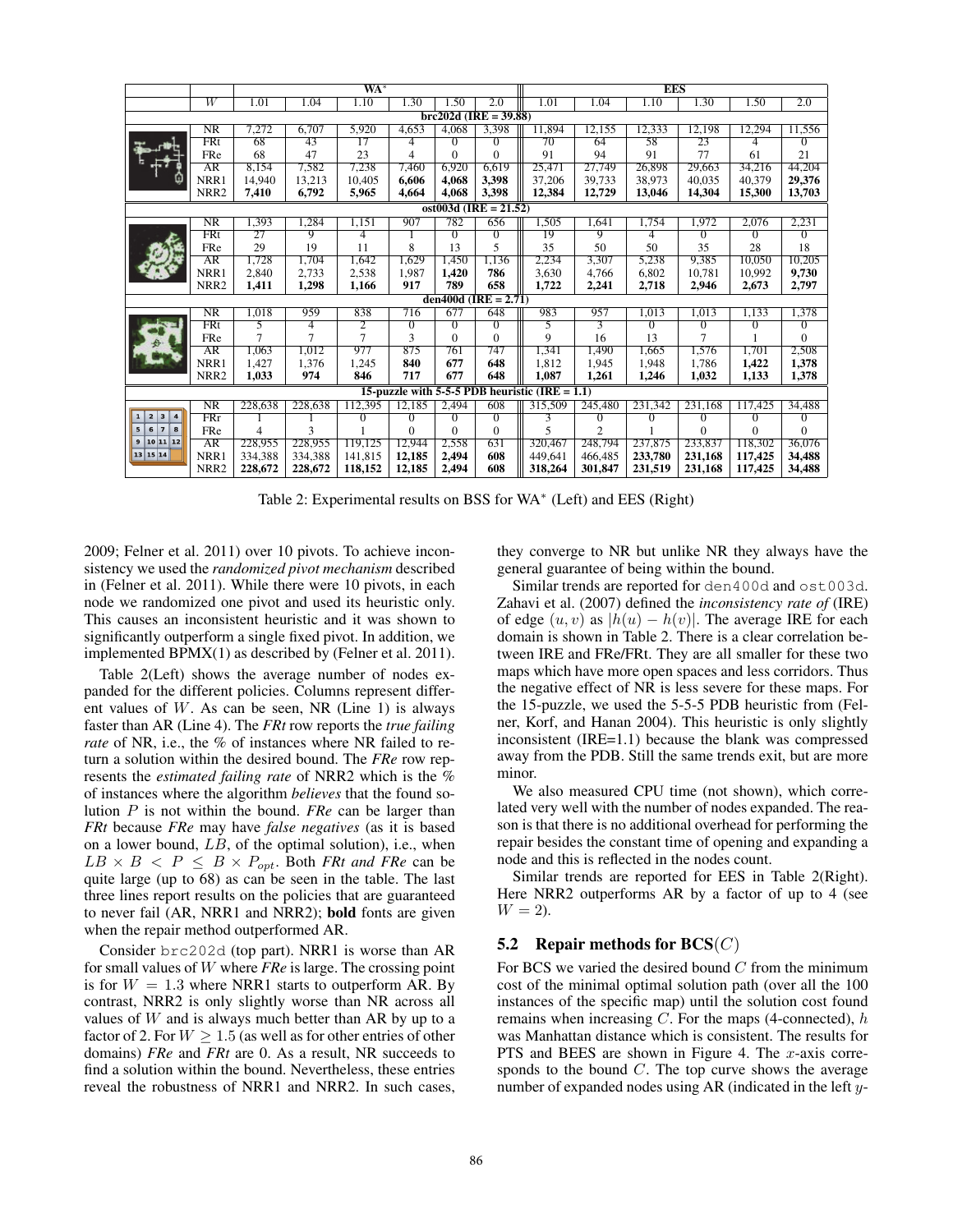

Figure 4: AR compared to NRR1 and NRR2 for PTS and BEES. Number of nodes  $(y\text{-axis})$  as a function of  $C$  (x-axis).

axis). The dashed curve (at the bottom) shows FRt (indicated in the right  $y$ -axis). FRe is not shown because it is identical to FRt for BCS. Finally, the middle curves, show the average number of expanded nodes using NRR1 and NRR2. Unlike the case of BSS above, we did not include results of NR because here, NR may not even return a solution, i.e., OPEN may become empty. It is worth noting that both curves of NRR1 and NRR2 converge to NR exactly when FRt is 0. It can be easily seen that NRR2 outperforms AR by up a factor of up to 4 and 2 for PTS and BEES, respectively (see ost003d for  $C = 650$ ).

The results on the 15-puzzle (here, with Manhattan Distance as  $h$ ) are very interesting as there are a few cases where AR outperforms NRR2. The reason was explained above in Section 2. There are cases where AR is faster than NR for WA<sup>\*</sup> on BSS. The results we see now, suggest that despite the fact that NR is usually faster than AR for BCS, there are some opposite cases for BCS too. In addition, for the 15 puzzle the curves for AR and NRR2 are very close to each other. This is because cycles/transpositions are more rare in this domain (the length of a cycle is at least 12 moves) than in the grid domains (length of a cycle is 4 moves or more).

For BCS the difference between NRR1 and NRR2 is small (the curves almost correlate) while for BSS they are further apart. The reason is that in BSS NR may last for a long time as it always halts with a solution, although not necessarily within the required bound. The NR phase is the main overhead for BSS (exhausting OPEN) and the extra overhead of both repair methods is small compared to that. By contrast, for BCS NR may halt fast without a solution when OPEN is empty.

#### 6 Conclusions and Future Work

We have shown that unlike NR our repair strategies always guarantee to return a solution within the bound. They incur extra overhead over NR only when necessary. NRR2 was shown to be faster than AR on a number of domains across different settings and algorithms by a factor of up to 4. For BSS these trends are stronger when IRE is large.

Future work on repair strategies can include, for exam-

ple, a light version of incremental repair (NRR2) that only performs the repair iterations up to a given constant number and then resorts to AR. Another repair strategy will start with NR and then run AR on the entire CLOSED list.

#### 7 Acknowledgements

The research was supported by the Israeli Science Foundation (ISF) under grant #417/13 to Ariel Felner.

#### References

Bulitko, V.; Björnsson, Y.; Sturtevant, N. R.; and Lawrence, R. 2011. Real-time heuristic search for pathfinding in video games. In *Applied Research in Artificial Intelligence for Computer Games*. Springer.

Felner, A.; Zahavi, U.; Holte, R.; Schaeffer, J.; Sturtevant, N. R.; and Zhang, Z. 2011. Inconsistent heuristics in theory and practice. *Artif. Intell.* 175(9–10):1570–1603.

Felner, A.; Korf, R. E.; and Hanan, S. 2004. Additive pattern database heuristics. *JAIR* 22:279–318.

Hansen, E. A., and Zhou, R. 2007. Anytime heuristic search. *Journal of Artificial Intelligence Research (JAIR)* 28:267– 297.

Hart, P. E.; Nilsson, N. J.; and Raphael, B. 1968. A formal basis for the heuristic determination of minimum cost paths. *IEEE Transactions on Systems Science and Cybernetics* SSC-4(2):100–107.

Likhachev, M.; Gordon, G. J.; and Thrun, S. 2004. ARA<sup>\*</sup>: Anytime A<sup>∗</sup> with provable bounds on sub-optimality. In *NIPS*.

Malima, A., and Sabanovic, A. 2007. Motion planning and assembly for microassembly workstation. In *ISCO*, 467– 474.

Nau, D.; Ghallab, M.; and Traverso, P. 2004. *Automated Planning: Theory & Practice*. Morgan Kaufmann Publishers Inc.

Pohl, I. 1970. Heuristic search viewed as path finding in a graph. *Artificial Intelligence* 1(3-4):193–204.